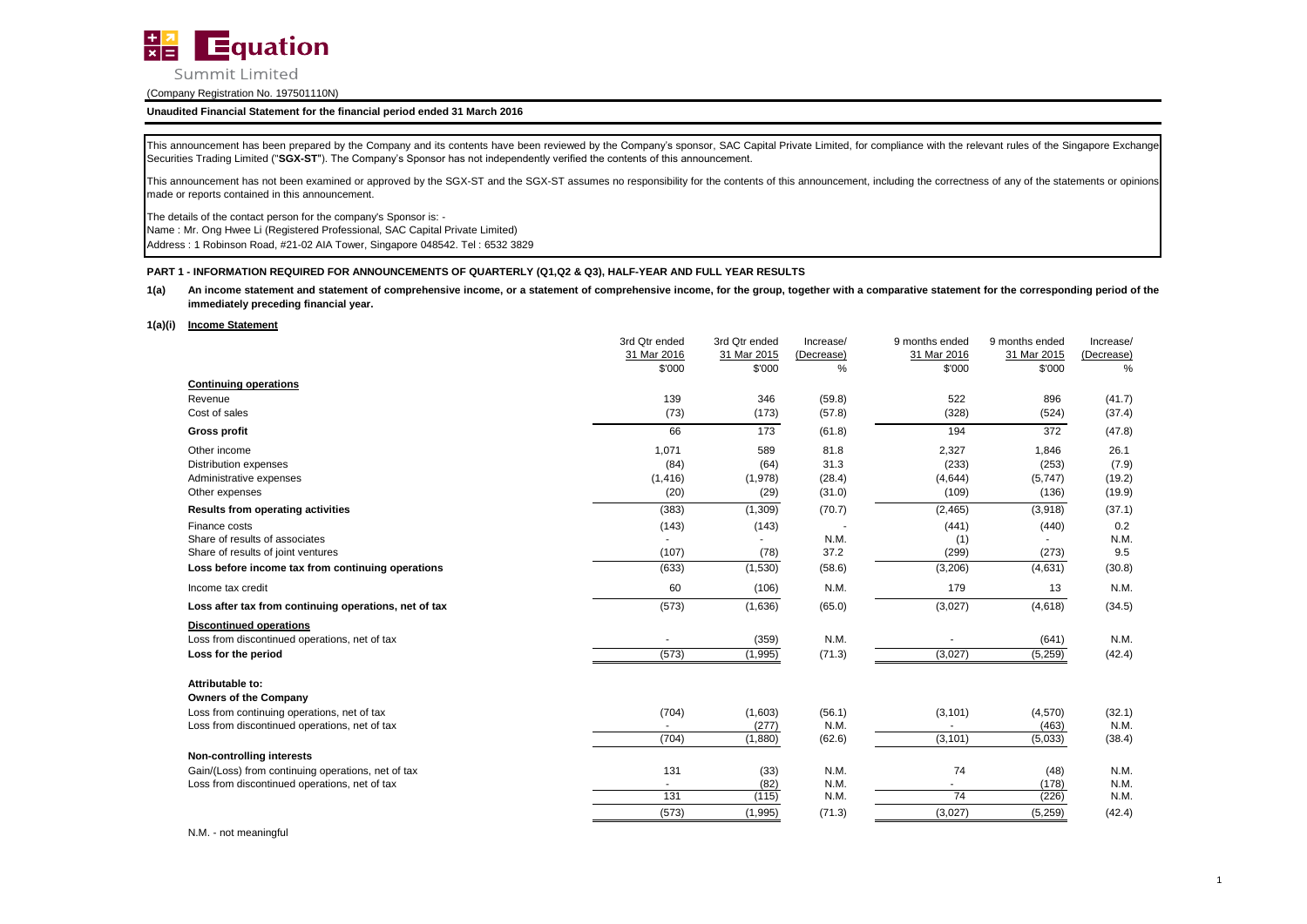

**Unaudited Financial Statement for the financial period ended 31 March 2016**

# **Statement of Comprehensive Income**

|                                                                                                                                                  | 3rd Qtr ended<br>31 Mar 2016<br>\$'000 | 3rd Qtr ended<br>31 Mar 2015<br>\$'000 | Increase/<br>(Decrease)<br>% | 9 months ended<br>31 Mar 2016<br>\$'000 | 9 months ended<br>31 Mar 2015<br>\$'000 | Increase/<br>(Decrease)<br>% |
|--------------------------------------------------------------------------------------------------------------------------------------------------|----------------------------------------|----------------------------------------|------------------------------|-----------------------------------------|-----------------------------------------|------------------------------|
| Loss for the period                                                                                                                              | (573)                                  | (1,995)                                | (71.3)                       | (3,027)                                 | (5,259)                                 | (42.4)                       |
| Other comprehensive income:<br>Foreign currency translation differences from foreign subsidiaries<br>Other comprehensive income for the period   | (102)<br>(102)                         | 353<br>353                             | N.M.<br>N.M.                 | (64)<br>(64)                            | 723<br>723                              | N.M.<br>N.M.                 |
| Total comprehensive income for the period                                                                                                        | (675)                                  | (1,642)                                | (58.9)                       | (3,091)                                 | (4,536)                                 | (31.9)                       |
| Attributable to:<br><b>Owners of the Company</b><br>Loss from continuing operations, net of tax<br>Loss from discontinued operations, net of tax | (808)<br>$\sim$<br>(808)               | (1, 453)<br>(154)<br>(1,607)           | (44.4)<br>N.M.<br>(49.7)     | (3, 143)<br>$\blacksquare$<br>(3, 143)  | (4,246)<br>(147)<br>(4, 393)            | (26.0)<br>N.M.<br>(28.5)     |
| Non-controlling interests<br>Gain/(Loss) from continuing operations, net of tax<br>Loss from discontinued operations, net of tax                 | 133<br>$\sim$<br>133                   | (34)<br>(1)<br>(35)                    | N.M.<br>N.M.<br>N.M.         | 52<br>$\overline{\phantom{a}}$<br>52    | (48)<br>(95)<br>(143)                   | N.M.<br>N.M.<br>N.M.         |
|                                                                                                                                                  | (675)                                  | (1,642)                                | (58.9)                       | (3,091)                                 | (4,536)                                 | (31.9)                       |

# N.M. - not meaningful

# **1(a)(ii) Loss for the period is stated after charging/(crediting) the following:**

|                                                                    | 3rd Qtr ended | 3rd Qtr ended | 9 months ended | 9 months ended |
|--------------------------------------------------------------------|---------------|---------------|----------------|----------------|
|                                                                    | 31 Mar 2016   | 31 Mar 2015   | 31 Mar 2016    | 31 Mar 2015    |
| (inclusive of both continuing and discontinued operations)         | \$'000        | \$'000        | \$'000         | \$'000         |
| Interest expense                                                   | 143           | 226           | 441            | 689            |
| Interest income                                                    | (25)          | (20)          | (94)           | (99)           |
| Amortisation of intangible assets                                  | 351           | 351           | 1,053          | 1,075          |
| Depreciation of property, plant and equipment                      | 21            | 40            | 62             | 122            |
| Gain on disposal of property, plant and equipment                  |               | (11)          |                | (16)           |
| Gain on disposal of a joint venture                                |               |               |                | (25)           |
| Provision for warranty expense                                     |               | 77            |                | 257            |
| Reversal of long outstanding payables and overstated accruals      | 638           |               | 638            |                |
| Share of results of associates                                     |               |               |                |                |
| Share of results of joint ventures                                 | 107           | 78            | 299            | 273            |
| Utilisation of prepayment for rights on use of plant and machinery | 20            | 29            | 78             | 87             |
| Currency exchange loss/(gain) - net                                | (73)          | 332           | (60)           | 687            |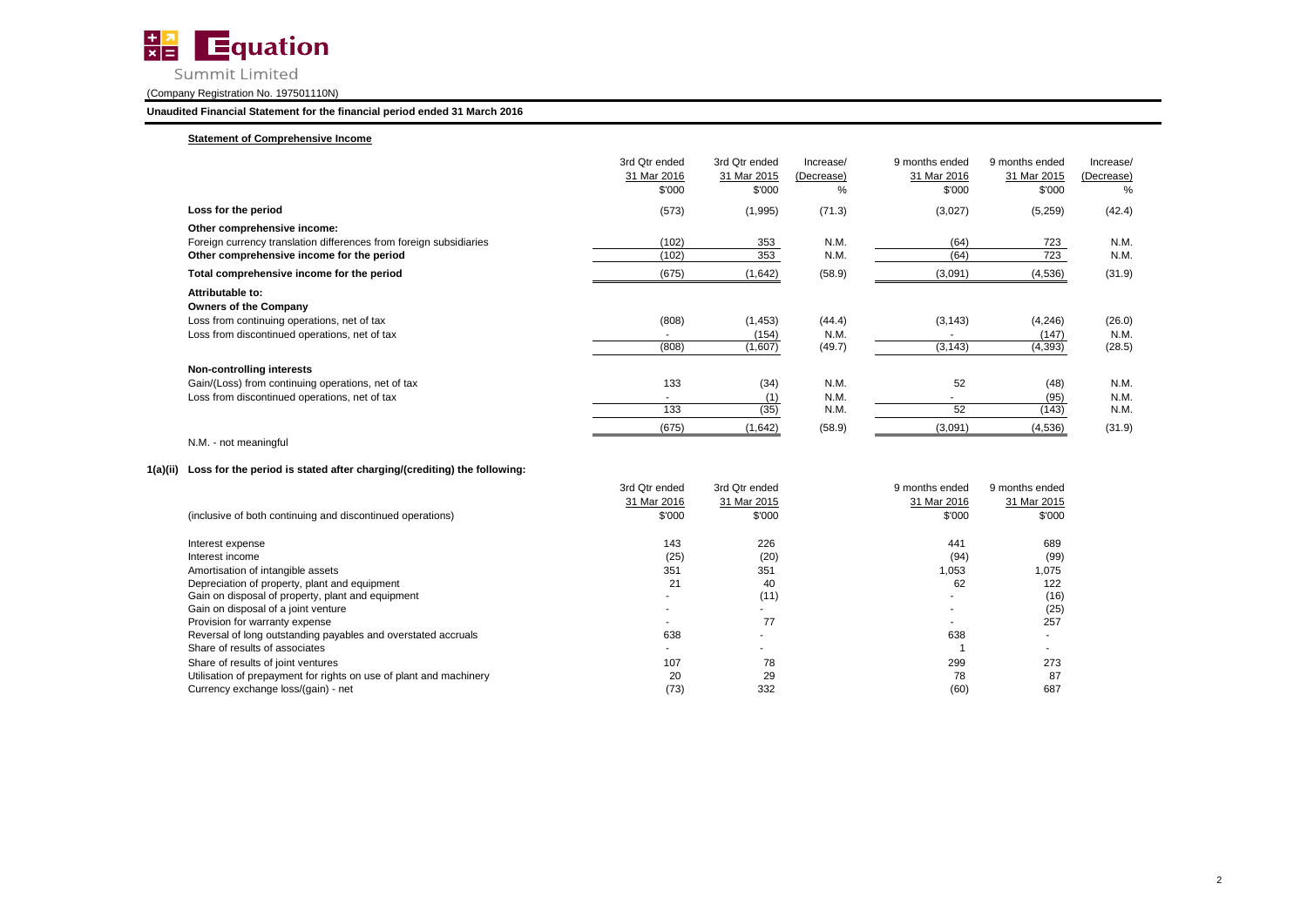

# **Unaudited Financial Statement for the financial period ended 31 March 2016**

| Results of the discontinued operations are as follow: |                          |               |                |                |
|-------------------------------------------------------|--------------------------|---------------|----------------|----------------|
|                                                       | 3rd Qtr ended            | 3rd Qtr ended | 9 months ended | 9 months ended |
|                                                       | 31 Mar 2016              | 31 Mar 2015   | 31 Mar 2016    | 31 Mar 2015    |
|                                                       | \$'000                   | \$'000        | \$'000         | \$'000         |
| Revenue                                               | $\overline{\phantom{a}}$ | 1,555         |                | 5,517          |
| Cost of sales                                         | $\overline{\phantom{a}}$ | (1, 198)      | $\overline{a}$ | (3,852)        |
| <b>Gross profit</b>                                   |                          | 357           |                | 1,665          |
| Other income                                          | ٠                        | 22            |                | 59             |
| Distribution expenses                                 |                          | (371)         |                | (1,758)        |
| Administrative expenses                               |                          | (12)          |                | (58)           |
| Other expenses                                        |                          | (272)         |                | (300)          |
| Results from operating activities                     | ۰                        | (276)         |                | (392)          |
| Finance costs                                         |                          | (83)          |                | (249)          |
| Loss before income tax from discontinued operations   |                          | (359)         |                | (641)          |
| Income tax expense                                    | ۰                        |               |                | ۰              |
| Loss from discontinued operations, net of tax         | ۰                        | (359)         |                | (641)          |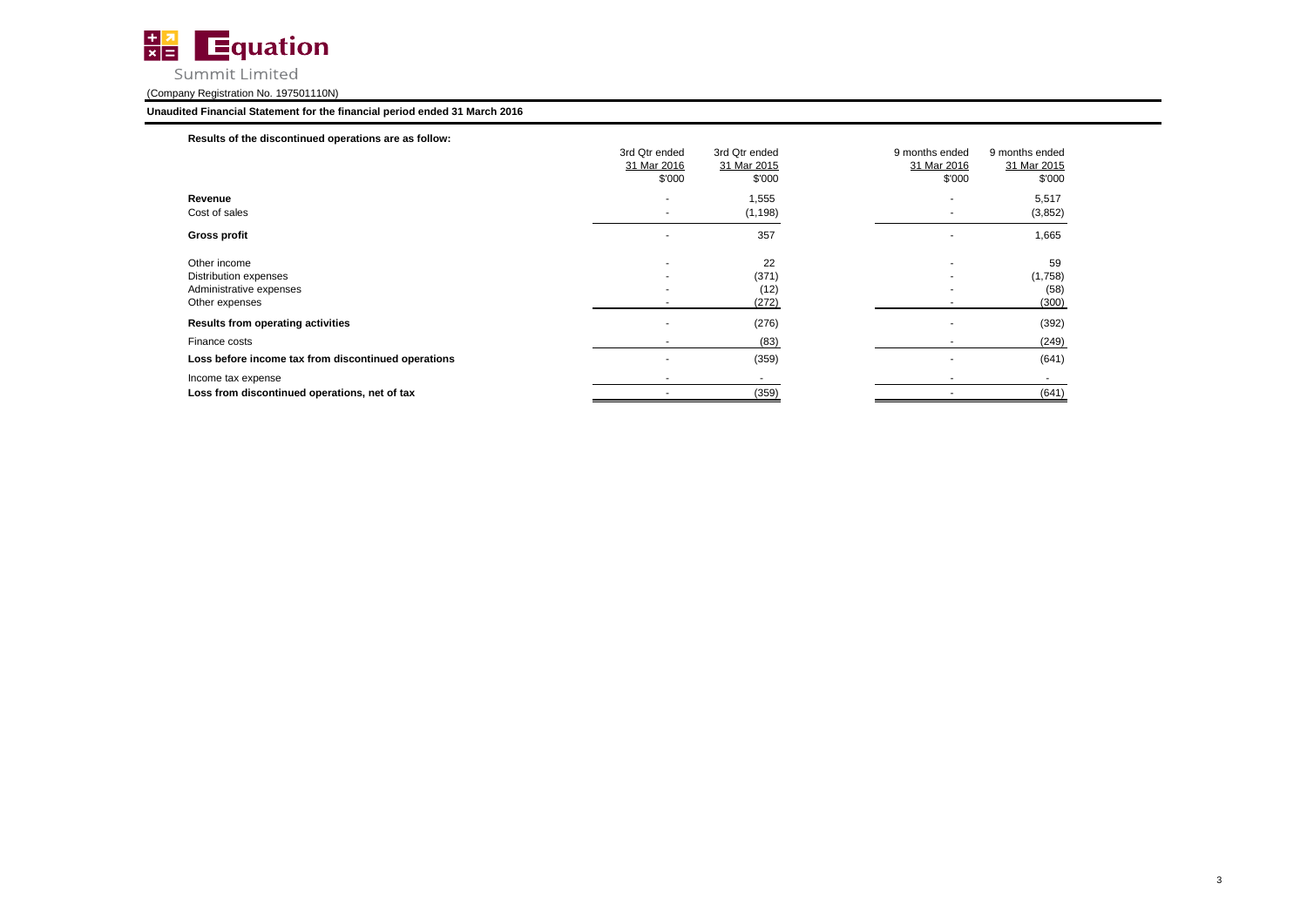

# **Unaudited Financial Statement for the financial period ended 31 March 2016**

**1(b)(i) A statement of financial position (for the issuer and group), together with a comparative statement as at the end of the immediately preceding financial year.**

# **Statements of Financial Position**

|                                              | Group       |              | Company                  |              |  |
|----------------------------------------------|-------------|--------------|--------------------------|--------------|--|
|                                              | 31 Mar 2016 | 30 June 2015 | 31 Mar 2016              | 30 June 2015 |  |
|                                              | \$'000      | \$'000       | \$'000                   | \$'000       |  |
| <b>Non-current assets</b>                    |             |              |                          |              |  |
| Financial assets, available-for-sale         | 2,222       | 2,222        | 2,222                    | 2,222        |  |
| Property, plant and equipment                | 182         | 237          | 107                      | 143          |  |
| Intangible assets                            | 13,694      | 14,747       |                          |              |  |
| Subsidiaries                                 |             |              | 18,097                   | 18,097       |  |
| Associates                                   | 27          | 26           |                          |              |  |
| Joint ventures                               | 40          | 57           | 280                      | 280          |  |
| Trade and other receivables                  | 984         | 633          | 1,078                    | 222          |  |
| Other non-current assets                     | 11,269      | 11,346       | 14,265                   | 13,109       |  |
|                                              | 28,418      | 29,268       | 36,049                   | 34,073       |  |
| <b>Current assets</b>                        |             |              |                          |              |  |
| Inventories                                  | 81          | 86           |                          |              |  |
| Trade and other receivables                  | 6,079       | 6,154        | 147                      | 136          |  |
| Other current assets                         | 1,407       | 1,452        | 270                      | 310          |  |
| Cash and bank balances                       | 5,921       | 6,858        | 5,183                    | 5,702        |  |
|                                              | 13,488      | 14,550       | 5,600                    | 6,148        |  |
| <b>Total assets</b>                          | 41,906      | 43,818       | 41,649                   | 40,221       |  |
| Equity attributable to owners of the Company |             |              |                          |              |  |
| Share capital                                | 154,474     | 154,474      | 154,474                  | 154,474      |  |
| Reserves                                     | 4,432       | 1,870        | 3,716                    | 1,112        |  |
| <b>Accumulated losses</b>                    | (124, 755)  | (121, 654)   | (118, 337)               | (117, 206)   |  |
|                                              | 34,151      | 34,690       | 39,853                   | 38,380       |  |
| <b>Non-controlling interests</b>             | (8, 103)    | (8, 155)     |                          |              |  |
| <b>Total equity</b>                          | 26,048      | 26,535       | 39,853                   | 38,380       |  |
|                                              |             |              |                          |              |  |
| <b>Non-current liabilities</b>               |             |              |                          |              |  |
| <b>Financial liabilities</b>                 | 136         | 726          | 136                      | 117          |  |
| Derivative instrument                        | 21          | 21           |                          |              |  |
| Deferred tax liabilities                     | 2.327       | 2,506        | $\overline{\phantom{a}}$ | $\sim$       |  |
|                                              | 2,484       | 3,253        | 136                      | 117          |  |
| <b>Current liabilities</b>                   |             |              |                          |              |  |
| Trade and other payables                     | 3,209       | 3,536        | 641                      | 1,185        |  |
| Accruals                                     | 2,730       | 3,036        | 509                      | 460          |  |
| <b>Financial liabilities</b>                 | 7,423       | 7,446        | 498                      | 67           |  |
| Provision for other liabilities and charges  | 12          | 12           | 12                       | 12           |  |
|                                              | 13,374      | 14,030       | 1,660                    | 1,724        |  |
| <b>Total liabilities</b>                     | 15,858      | 17,283       | 1,796                    | 1,841        |  |
| <b>Total equity and liabilities</b>          | 41,906      | 43,818       | 41.649                   | 40,221       |  |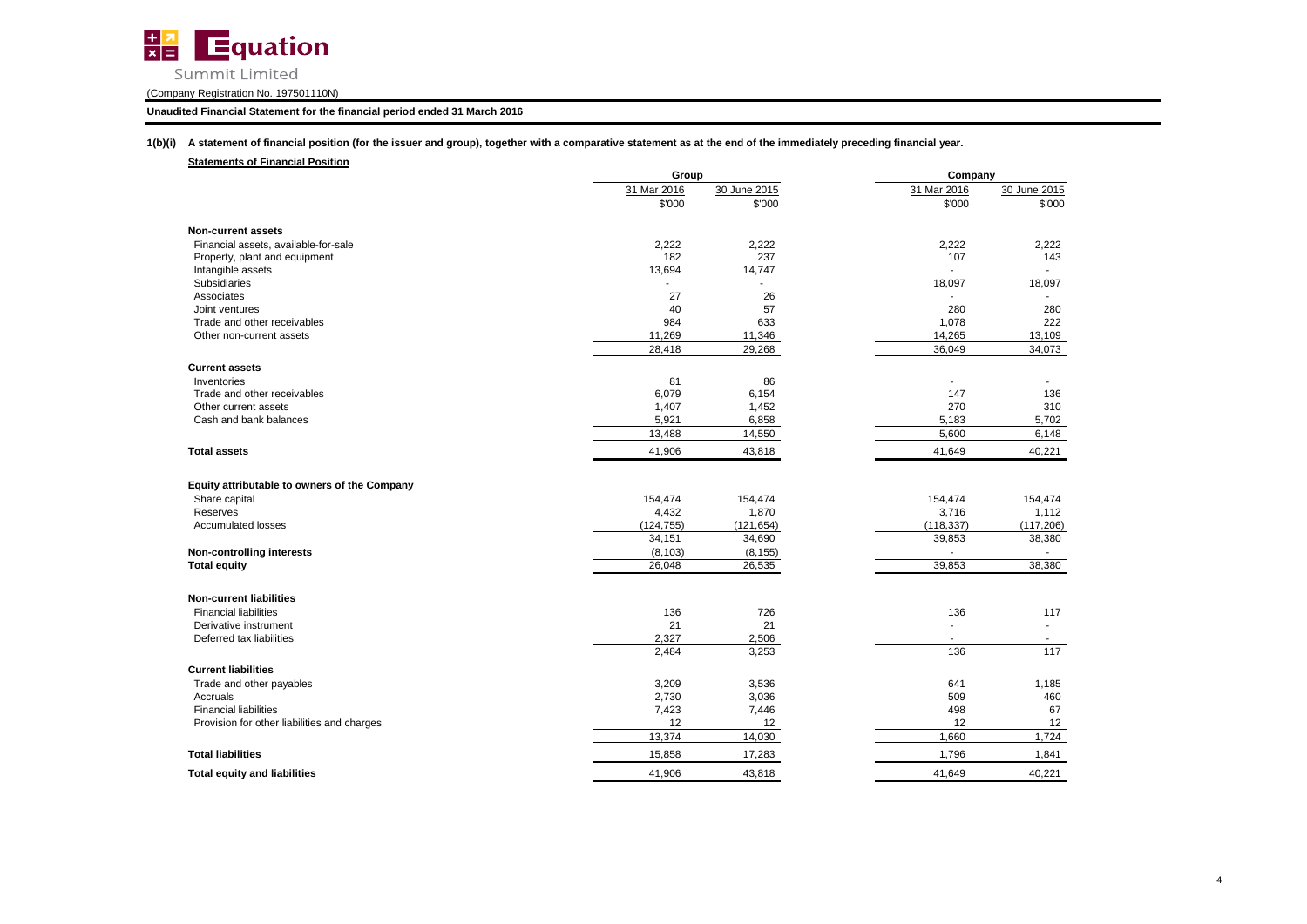

#### **Unaudited Financial Statement for the financial period ended 31 March 2016**

#### **1(b)(ii) Aggregate amount of group's borrowings and debt securities**

#### **Amount repayable in one year or less, or on demand**

|         | 31 March 2016 (\$'000) | 30 June 2015 (\$'000) |           |  |
|---------|------------------------|-----------------------|-----------|--|
| Secured | Unsecured              | Secured               | Unsecured |  |
| 6.966   | 457                    | 6.990                 | 456       |  |

**Amount repayable after one year**

|         | 31 March 2016 (\$'000) | 30 June 2015 (\$'000) |           |  |
|---------|------------------------|-----------------------|-----------|--|
| Secured | Unsecured              | Secured               | Unsecured |  |
| 94      | 42                     | 117                   | 609       |  |

#### **Details of collateral**

As at 31 March 2016, total borrowings included secured liabilities of \$7,060,000 (30 June 2015: \$7,107,000) for the Group. Secured loans amounting to \$163,000 (30 June 2015: \$299,000) are secured by security charges which provide for fixed charge on certain assets of a subsidiary and corporate guarantees given by the Company. Other finance lease liabilities of the Group amounting to \$134,000 (30 June 2015: \$184,000) are secured by the rights to leased motor vehicles.

On 2 April 2012, the Company entered into a convertible loan agreement with Disa Digital Safety Pte Ltd ("Disa") and Sculptor Investors pursuant to which, the Sculptor Investors agreed to grant to Disa an initial loan of an aggregate principal amount of \$7,000,000 ("1st Tranche"), and a further option for a loan of an aggregate principal amount of \$7,000,000 ("2nd Tranche"), both of which are convertible either into the Company's ordinary shares ("Shares"), or new ordinary shares in the capital of Disa in the event of a trade sale or an initial public offering of Disa at the discretion of the Sculptor Investors.

The Sculptor Investors may require Disa to repay the Sculptor Investor's contributions to the 1st Tranche and any outstanding interest at any time between 1 May 2015 and 30 April 2017. The 2nd Tranche had lapsed on the same date the 1st Tranche became due. In the event that any balance on the 1st Tranche is not converted into the Company's shares or Disa's shares within 5 years from the completion date of the 1st Tranche, all outstanding balance including any outstanding interest is to be repaid in cash to the Sculptor Investors. The convertible loan bears interest at 5% per annum and is secured by the Company's corporate guarantee.

The remaining unsecured, interest bearing loan of \$499,000 (30 June 2015: \$1,065,000) is repayable over 48 equal instalments commencing from 1 November 2013.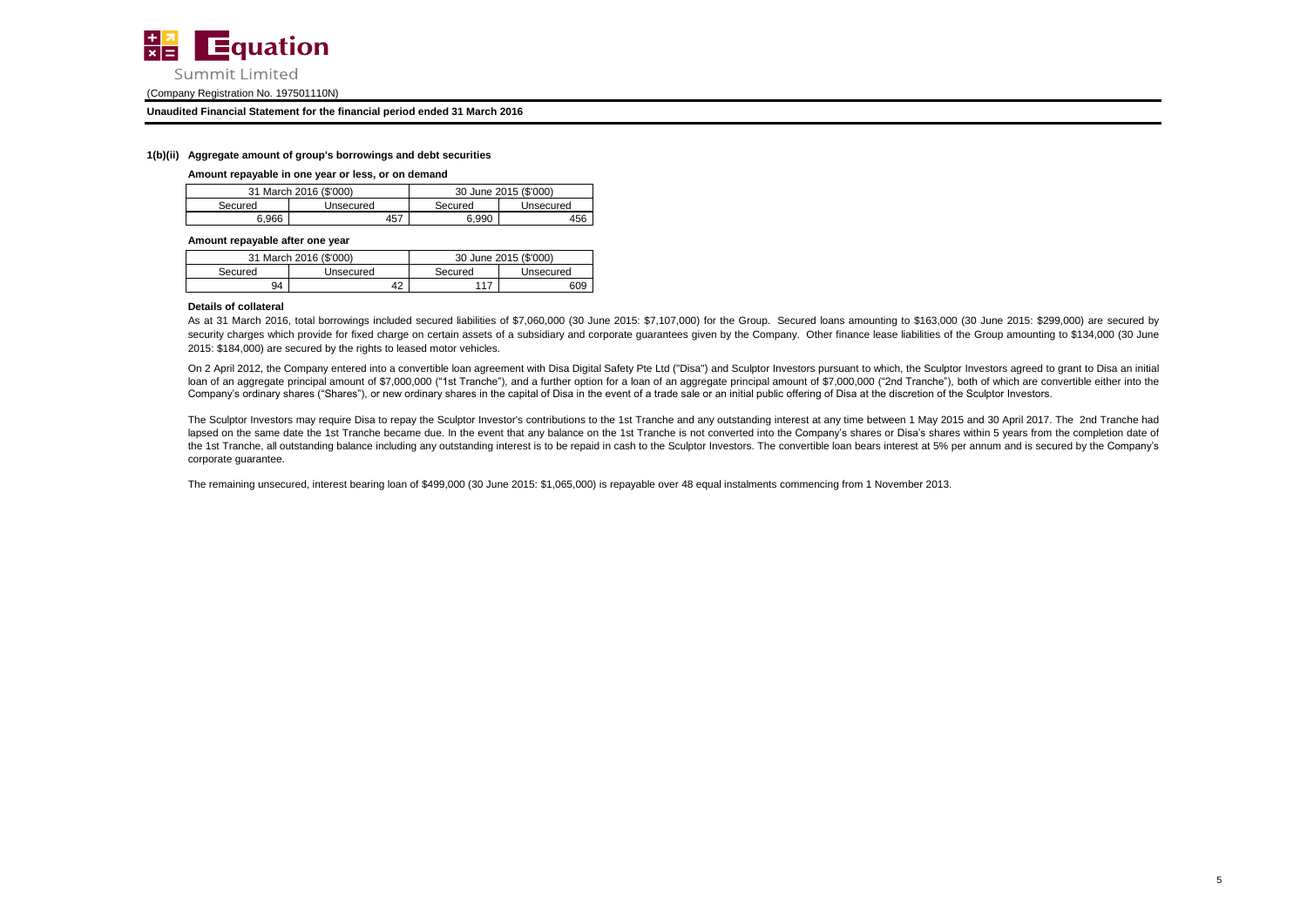

Summit Limited

(Company Registration No. 197501110N)

**Unaudited Financial Statement for the financial period ended 31 March 2016**

**1(c) A statement of cash flows (for the group), together with a comparative statement for the corresponding period of the immediately preceding financial year.**

# **1(c)(i) Consolidated Statement of Cash Flows**

|                                                                      | 3rd Qtr ended | 3rd Qtr ended | 9 months ended | 9 months ended |
|----------------------------------------------------------------------|---------------|---------------|----------------|----------------|
|                                                                      | 31 Mar 2016   | 31 Mar 2015   | 31 Mar 2016    | 31 Mar 2015    |
|                                                                      | \$'000        | \$'000        | \$'000         | \$'000         |
| Cash flows from operating activities                                 |               |               |                |                |
| Loss before income tax from continuing operations for the period     | (633)         | (1,530)       | (3,206)        | (4,631)        |
| Loss before income tax from discontinued operations for the period   |               | (359)         |                | (641)          |
|                                                                      | (633)         | (1,889)       | (3,206)        | (5,272)        |
| Adjustments for:                                                     |               |               |                |                |
| - Interest expense                                                   | 143           | 226           | 441            | 689            |
| - Interest income                                                    | (25)          | (20)          | (94)           | (99)           |
| - Amortisation of intangible assets                                  | 351           | 351           | 1,053          | 1,075          |
| - Depreciation of property, plant and equipment                      | 21            | 40            | 62             | 122            |
| - Gain on disposal of property plant and machinery                   |               | (11)          |                | (16)           |
| - Gain on disposal of a joint venture                                |               |               |                | (25)           |
| - Provision for warranty expense                                     |               | 77            |                | 257            |
| - Reversal of long outstanding payables and overstated accruals      | (638)         |               | (638)          |                |
| - Share of results of associates                                     |               |               |                |                |
| - Share of results of joint ventures                                 | 107           | 78            | 299            | 273            |
| - Utilisation of prepayment for rights on use of plant and machinery | 20            | 29            | 78             | 87             |
| Operating loss before working capital changes                        | (654)         | (1, 119)      | (2,004)        | (2,909)        |
| Changes in working capital:                                          |               |               |                |                |
| - Inventories                                                        | (8)           | 22            | 5              | (1,070)        |
| - Trade and other receivables                                        | (241)         | (30)          | (532)          | 421            |
| - Other current assets                                               | 19            | 190           | 45             | 17             |
| - Trade and other payables                                           | (102)         | 497           | (322)          | 1,545          |
| - Provision for other liabilities and charges                        |               | (96)          |                | (272)          |
| - Exchange differences arising from consolidation                    | (99)          | (79)          | (78)           | 202            |
| Cash used in operations                                              | (1,085)       | (615)         | (2,886)        | (2,066)        |
| Income tax refund                                                    |               | $\sim$        |                |                |
| Net cash used in operating activities                                | (1,085)       | (615)         | (2,886)        | (2,066)        |
| Cash flows from investing activities                                 |               |               |                |                |
| Interest received                                                    | 25            | -1            | 94             | 74             |
| Purchase of property, plant and equipment                            | (4)           |               | (7)            | (4)            |
| Investment in joint ventures                                         |               |               |                | (229)          |
| Proceeds from disposal of a joint venture                            |               |               |                | 200            |
| Proceeds from disposal of property, plant and equipment              |               | 11            |                | 17             |
| Net cash from investing activities                                   | 21            | 12            | 87             | 58             |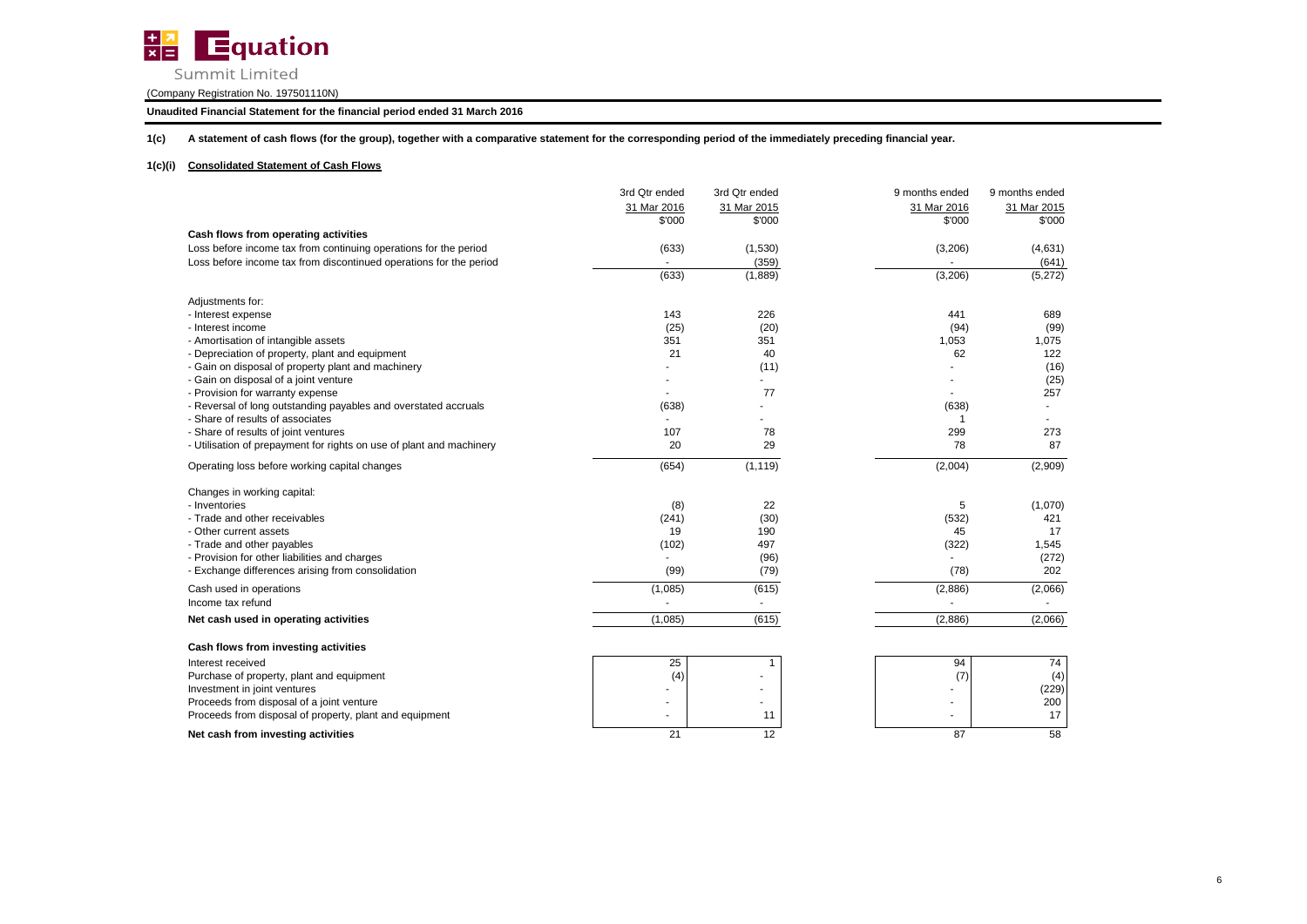

# Summit Limited

# (Company Registration No. 197501110N)

# **Unaudited Financial Statement for the financial period ended 31 March 2016**

# **1(c)(i) Consolidated Statement of Cash Flows (Continued)**

|                                                                   | 3rd Qtr ended | 3rd Qtr ended | 9 months ended | 9 months ended           |
|-------------------------------------------------------------------|---------------|---------------|----------------|--------------------------|
|                                                                   | 31 Mar 2016   | 31 Mar 2015   | 31 Mar 2016    | 31 Mar 2015              |
|                                                                   | \$'000        | \$'000        | \$'000         | \$'000                   |
| Cash flows from financing activities                              |               |               |                |                          |
| Interest paid                                                     | (8)           | (93)          | (26)           | (284)                    |
| Net proceeds from issuance of ordinary shares                     |               | 1,400         |                | 1,400                    |
| Net proceeds from issuance of warrants                            |               |               | 2,604          | $\overline{\phantom{a}}$ |
| Repayment of finance lease                                        | (17)          | (19)          | (50)           | (55)                     |
| Repayment of loan to a third party                                | (114)         | (115)         | (566)          | (343)                    |
| Repayment of bank borrowings                                      | (46)          | (43)          | (136)          | (125)                    |
| Net cash (used in)/from financing activities                      | (185)         | 1,130         | 1,826          | 593                      |
| Net (decrease)/increase in cash and cash equivalents              | (1, 249)      | 527           | (973)          | (1, 415)                 |
| Cash and cash equivalents at beginning of the period              | 7,114         | 6,272         | 6,797          | 8,204                    |
| Net effects of exchange rate changes on cash and cash equivalents | (5)           | 27            | 36             | 37                       |
| Cash and cash equivalents at end of the period (Note A)           | 5,860         | 6,826         | 5,860          | 6,826                    |

# **1(c)(ii) Notes to Consolidated Statement of Cash Flows**

# **Note A:**

For the purpose of the consolidated statement of cash flows, the consolidated cash and cash equivalents comprise the following:

|                                                                    | 9 months ended | 9 months ended |
|--------------------------------------------------------------------|----------------|----------------|
|                                                                    | 31 Mar 2016    | 31 Mar 2015    |
|                                                                    | \$'000         | \$'000         |
| Cash at bank and on hand                                           | 1.760          | 6.826          |
| Short-term bank deposits                                           | 4.161          | 61             |
| Cash and bank balances per Group statement of financial position   | 5.921          | 6.887          |
| Less: Deposits placed with banks as security                       | (61)           | (61)           |
| Cash and cash equivalents per consolidated statement of cash flows | 5.860          | 6.826          |
|                                                                    |                |                |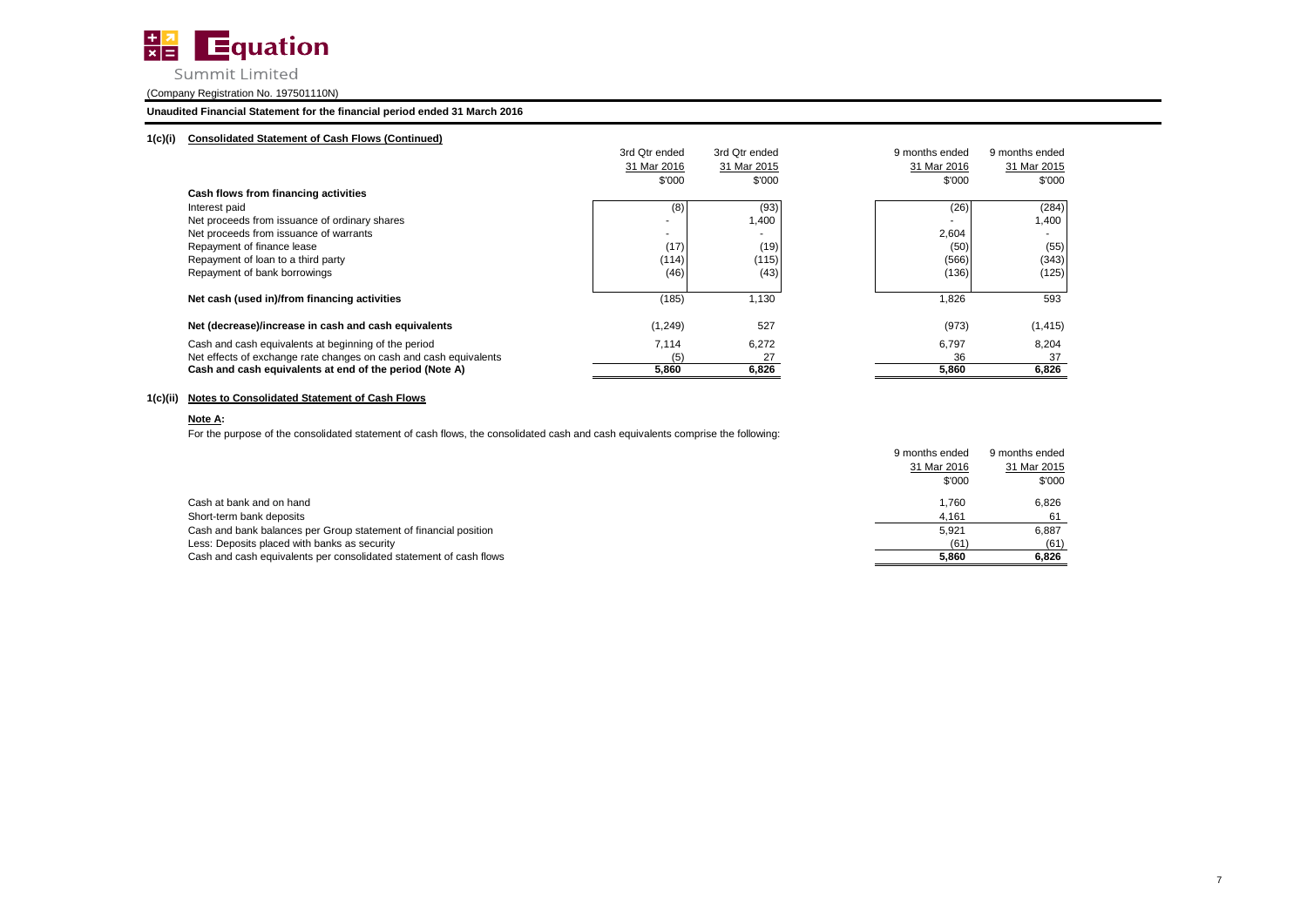

# **Unaudited Financial Statement for the financial period ended 31 March 2016**

1(d)(i) A statement (for the issuer and group) showing either (a) all changes in equity or (b) changes in equity other than those arising from capitalisation issues and distributions to shareholders, **together with a comparative statement for the corresponding period of the immediately preceding financial year.**

| <b>Total attributable</b><br>Foreign currency<br>Group<br><b>Total</b><br>Share option<br>Other capital<br>Accumulated<br>Non-controlling<br>translation<br>to owners of<br>Share capital<br>the Company<br>equity<br>interests<br>reserve<br>losses<br>reserve<br>reserves<br>\$'000<br>\$'000<br>\$'000<br>\$'000<br>\$'000<br>\$'000<br>FY 2016<br>\$'000<br>\$'000<br>22<br>75<br>1,773<br>26,535<br>154,474<br>(121, 654)<br>34,690<br>(8, 155)<br>Balance as at 1 July 2015<br>Total comprehensive income<br>74<br>(3, 101)<br>(3, 101)<br>(3,027)<br>- Loss for the period<br>$\sim$<br>$\blacksquare$<br>$\sim$<br>$\overline{\phantom{a}}$<br>Other comprehensive income for the period<br>- Foreign currency translation differences from<br>(42)<br>(42)<br>foreign subsidiaries<br>(22)<br>(64)<br>$\sim$<br>×<br>$\sim$<br>Total comprehensive income for the<br>(42)<br>(3, 101)<br>52<br>(3,091)<br>financial period<br>(3, 143)<br>Contribution by and distributions to owner<br>Issue of warrants <sup>(Note A)</sup><br>2,798<br>2,798<br>2,798<br>٠<br>(194)<br>(194)<br>(194)<br>- warrants issue expense<br>$\sim$<br>$\sim$<br>2,604<br>2,604<br>2,604<br>$\sim$<br>Balance as at 31 March 2016<br>(20)<br>75<br>4,377<br>(124, 755)<br>34,151<br>26,048<br>154,474<br>(8, 103)<br>FY 2015<br>153,074<br>(228)<br>21<br>895<br>29,759<br>Balance as at 1 July 2014<br>(115, 147)<br>38,615<br>(8, 856)<br>Total comprehensive income<br>(5,033)<br>(5,033)<br>(226)<br>(5,259)<br>- Loss for the period<br>٠<br>Other comprehensive income for the period<br>- Foreign currency translation differences from<br>foreign subsidiaries<br>640<br>640<br>83<br>723<br>Total comprehensive income for the<br>financial period<br>640<br>(5,033)<br>(143)<br>(4, 393)<br>(4,536)<br>٠<br>Issue of shares<br>1,400<br>1,400<br>1,400<br>$\sim$<br>154,474<br>412<br>21<br>35,622<br>26,623<br>895<br>(120, 180)<br>(8,999)<br>Balance as at 31 March 2015 | <b>Statements of Changes in Equity</b> |  |  |  |  |
|---------------------------------------------------------------------------------------------------------------------------------------------------------------------------------------------------------------------------------------------------------------------------------------------------------------------------------------------------------------------------------------------------------------------------------------------------------------------------------------------------------------------------------------------------------------------------------------------------------------------------------------------------------------------------------------------------------------------------------------------------------------------------------------------------------------------------------------------------------------------------------------------------------------------------------------------------------------------------------------------------------------------------------------------------------------------------------------------------------------------------------------------------------------------------------------------------------------------------------------------------------------------------------------------------------------------------------------------------------------------------------------------------------------------------------------------------------------------------------------------------------------------------------------------------------------------------------------------------------------------------------------------------------------------------------------------------------------------------------------------------------------------------------------------------------------------------------------------------------------------------------------------------------------------------------------------------------------------------|----------------------------------------|--|--|--|--|
|                                                                                                                                                                                                                                                                                                                                                                                                                                                                                                                                                                                                                                                                                                                                                                                                                                                                                                                                                                                                                                                                                                                                                                                                                                                                                                                                                                                                                                                                                                                                                                                                                                                                                                                                                                                                                                                                                                                                                                           |                                        |  |  |  |  |
|                                                                                                                                                                                                                                                                                                                                                                                                                                                                                                                                                                                                                                                                                                                                                                                                                                                                                                                                                                                                                                                                                                                                                                                                                                                                                                                                                                                                                                                                                                                                                                                                                                                                                                                                                                                                                                                                                                                                                                           |                                        |  |  |  |  |
|                                                                                                                                                                                                                                                                                                                                                                                                                                                                                                                                                                                                                                                                                                                                                                                                                                                                                                                                                                                                                                                                                                                                                                                                                                                                                                                                                                                                                                                                                                                                                                                                                                                                                                                                                                                                                                                                                                                                                                           |                                        |  |  |  |  |
|                                                                                                                                                                                                                                                                                                                                                                                                                                                                                                                                                                                                                                                                                                                                                                                                                                                                                                                                                                                                                                                                                                                                                                                                                                                                                                                                                                                                                                                                                                                                                                                                                                                                                                                                                                                                                                                                                                                                                                           |                                        |  |  |  |  |
|                                                                                                                                                                                                                                                                                                                                                                                                                                                                                                                                                                                                                                                                                                                                                                                                                                                                                                                                                                                                                                                                                                                                                                                                                                                                                                                                                                                                                                                                                                                                                                                                                                                                                                                                                                                                                                                                                                                                                                           |                                        |  |  |  |  |
|                                                                                                                                                                                                                                                                                                                                                                                                                                                                                                                                                                                                                                                                                                                                                                                                                                                                                                                                                                                                                                                                                                                                                                                                                                                                                                                                                                                                                                                                                                                                                                                                                                                                                                                                                                                                                                                                                                                                                                           |                                        |  |  |  |  |
|                                                                                                                                                                                                                                                                                                                                                                                                                                                                                                                                                                                                                                                                                                                                                                                                                                                                                                                                                                                                                                                                                                                                                                                                                                                                                                                                                                                                                                                                                                                                                                                                                                                                                                                                                                                                                                                                                                                                                                           |                                        |  |  |  |  |
|                                                                                                                                                                                                                                                                                                                                                                                                                                                                                                                                                                                                                                                                                                                                                                                                                                                                                                                                                                                                                                                                                                                                                                                                                                                                                                                                                                                                                                                                                                                                                                                                                                                                                                                                                                                                                                                                                                                                                                           |                                        |  |  |  |  |
|                                                                                                                                                                                                                                                                                                                                                                                                                                                                                                                                                                                                                                                                                                                                                                                                                                                                                                                                                                                                                                                                                                                                                                                                                                                                                                                                                                                                                                                                                                                                                                                                                                                                                                                                                                                                                                                                                                                                                                           |                                        |  |  |  |  |
|                                                                                                                                                                                                                                                                                                                                                                                                                                                                                                                                                                                                                                                                                                                                                                                                                                                                                                                                                                                                                                                                                                                                                                                                                                                                                                                                                                                                                                                                                                                                                                                                                                                                                                                                                                                                                                                                                                                                                                           |                                        |  |  |  |  |
|                                                                                                                                                                                                                                                                                                                                                                                                                                                                                                                                                                                                                                                                                                                                                                                                                                                                                                                                                                                                                                                                                                                                                                                                                                                                                                                                                                                                                                                                                                                                                                                                                                                                                                                                                                                                                                                                                                                                                                           |                                        |  |  |  |  |
|                                                                                                                                                                                                                                                                                                                                                                                                                                                                                                                                                                                                                                                                                                                                                                                                                                                                                                                                                                                                                                                                                                                                                                                                                                                                                                                                                                                                                                                                                                                                                                                                                                                                                                                                                                                                                                                                                                                                                                           |                                        |  |  |  |  |
|                                                                                                                                                                                                                                                                                                                                                                                                                                                                                                                                                                                                                                                                                                                                                                                                                                                                                                                                                                                                                                                                                                                                                                                                                                                                                                                                                                                                                                                                                                                                                                                                                                                                                                                                                                                                                                                                                                                                                                           |                                        |  |  |  |  |
|                                                                                                                                                                                                                                                                                                                                                                                                                                                                                                                                                                                                                                                                                                                                                                                                                                                                                                                                                                                                                                                                                                                                                                                                                                                                                                                                                                                                                                                                                                                                                                                                                                                                                                                                                                                                                                                                                                                                                                           |                                        |  |  |  |  |
|                                                                                                                                                                                                                                                                                                                                                                                                                                                                                                                                                                                                                                                                                                                                                                                                                                                                                                                                                                                                                                                                                                                                                                                                                                                                                                                                                                                                                                                                                                                                                                                                                                                                                                                                                                                                                                                                                                                                                                           |                                        |  |  |  |  |
|                                                                                                                                                                                                                                                                                                                                                                                                                                                                                                                                                                                                                                                                                                                                                                                                                                                                                                                                                                                                                                                                                                                                                                                                                                                                                                                                                                                                                                                                                                                                                                                                                                                                                                                                                                                                                                                                                                                                                                           |                                        |  |  |  |  |
|                                                                                                                                                                                                                                                                                                                                                                                                                                                                                                                                                                                                                                                                                                                                                                                                                                                                                                                                                                                                                                                                                                                                                                                                                                                                                                                                                                                                                                                                                                                                                                                                                                                                                                                                                                                                                                                                                                                                                                           |                                        |  |  |  |  |
|                                                                                                                                                                                                                                                                                                                                                                                                                                                                                                                                                                                                                                                                                                                                                                                                                                                                                                                                                                                                                                                                                                                                                                                                                                                                                                                                                                                                                                                                                                                                                                                                                                                                                                                                                                                                                                                                                                                                                                           |                                        |  |  |  |  |
|                                                                                                                                                                                                                                                                                                                                                                                                                                                                                                                                                                                                                                                                                                                                                                                                                                                                                                                                                                                                                                                                                                                                                                                                                                                                                                                                                                                                                                                                                                                                                                                                                                                                                                                                                                                                                                                                                                                                                                           |                                        |  |  |  |  |
|                                                                                                                                                                                                                                                                                                                                                                                                                                                                                                                                                                                                                                                                                                                                                                                                                                                                                                                                                                                                                                                                                                                                                                                                                                                                                                                                                                                                                                                                                                                                                                                                                                                                                                                                                                                                                                                                                                                                                                           |                                        |  |  |  |  |
|                                                                                                                                                                                                                                                                                                                                                                                                                                                                                                                                                                                                                                                                                                                                                                                                                                                                                                                                                                                                                                                                                                                                                                                                                                                                                                                                                                                                                                                                                                                                                                                                                                                                                                                                                                                                                                                                                                                                                                           |                                        |  |  |  |  |
|                                                                                                                                                                                                                                                                                                                                                                                                                                                                                                                                                                                                                                                                                                                                                                                                                                                                                                                                                                                                                                                                                                                                                                                                                                                                                                                                                                                                                                                                                                                                                                                                                                                                                                                                                                                                                                                                                                                                                                           |                                        |  |  |  |  |
|                                                                                                                                                                                                                                                                                                                                                                                                                                                                                                                                                                                                                                                                                                                                                                                                                                                                                                                                                                                                                                                                                                                                                                                                                                                                                                                                                                                                                                                                                                                                                                                                                                                                                                                                                                                                                                                                                                                                                                           |                                        |  |  |  |  |
|                                                                                                                                                                                                                                                                                                                                                                                                                                                                                                                                                                                                                                                                                                                                                                                                                                                                                                                                                                                                                                                                                                                                                                                                                                                                                                                                                                                                                                                                                                                                                                                                                                                                                                                                                                                                                                                                                                                                                                           |                                        |  |  |  |  |
|                                                                                                                                                                                                                                                                                                                                                                                                                                                                                                                                                                                                                                                                                                                                                                                                                                                                                                                                                                                                                                                                                                                                                                                                                                                                                                                                                                                                                                                                                                                                                                                                                                                                                                                                                                                                                                                                                                                                                                           |                                        |  |  |  |  |
|                                                                                                                                                                                                                                                                                                                                                                                                                                                                                                                                                                                                                                                                                                                                                                                                                                                                                                                                                                                                                                                                                                                                                                                                                                                                                                                                                                                                                                                                                                                                                                                                                                                                                                                                                                                                                                                                                                                                                                           |                                        |  |  |  |  |
|                                                                                                                                                                                                                                                                                                                                                                                                                                                                                                                                                                                                                                                                                                                                                                                                                                                                                                                                                                                                                                                                                                                                                                                                                                                                                                                                                                                                                                                                                                                                                                                                                                                                                                                                                                                                                                                                                                                                                                           |                                        |  |  |  |  |
|                                                                                                                                                                                                                                                                                                                                                                                                                                                                                                                                                                                                                                                                                                                                                                                                                                                                                                                                                                                                                                                                                                                                                                                                                                                                                                                                                                                                                                                                                                                                                                                                                                                                                                                                                                                                                                                                                                                                                                           |                                        |  |  |  |  |
|                                                                                                                                                                                                                                                                                                                                                                                                                                                                                                                                                                                                                                                                                                                                                                                                                                                                                                                                                                                                                                                                                                                                                                                                                                                                                                                                                                                                                                                                                                                                                                                                                                                                                                                                                                                                                                                                                                                                                                           |                                        |  |  |  |  |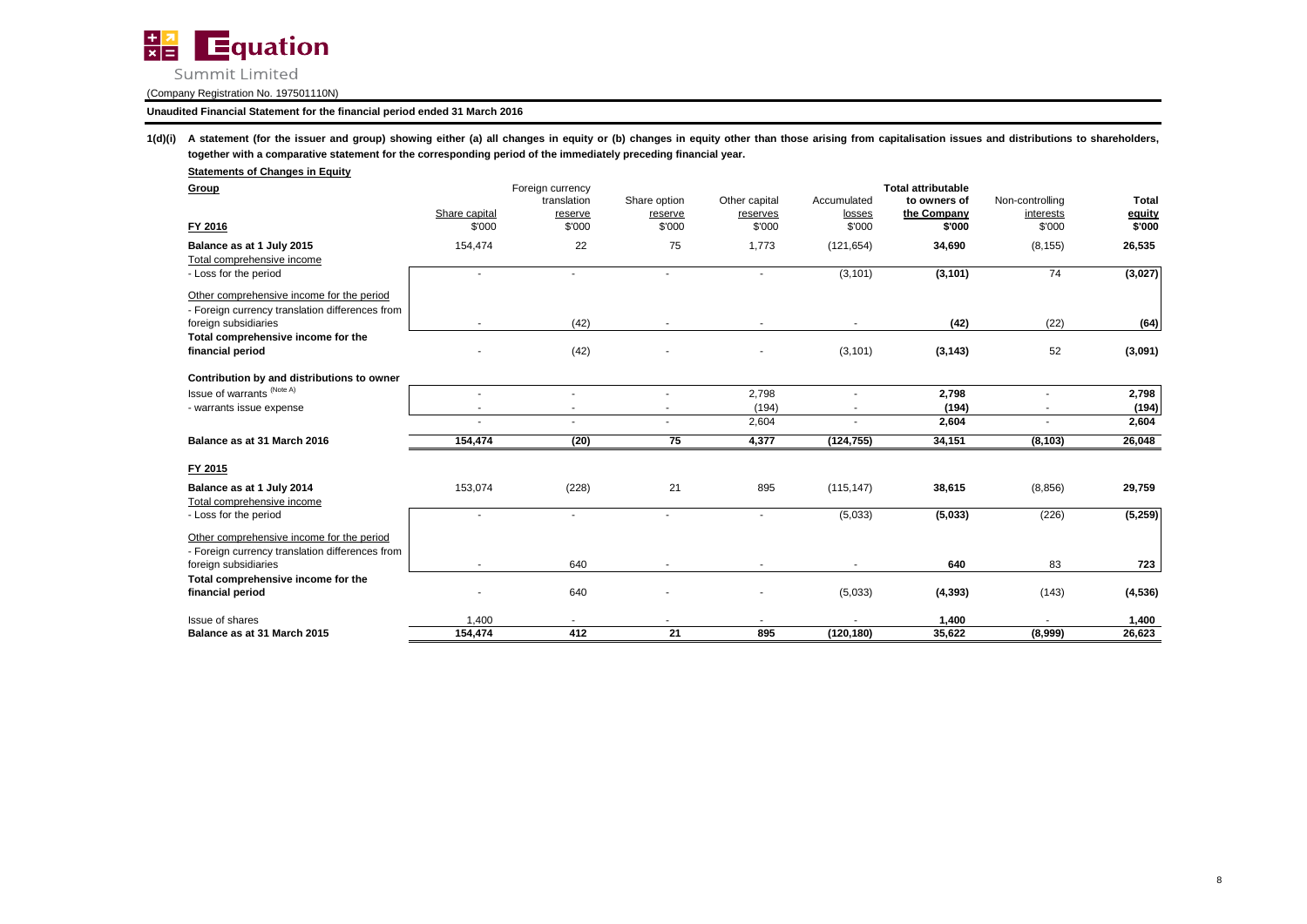

#### **Unaudited Financial Statement for the financial period ended 31 March 2016**

| Company                                      |               | Share option | Other capital | Accumulated | Total    |
|----------------------------------------------|---------------|--------------|---------------|-------------|----------|
|                                              | Share capital | reserve      | reserves      | losses      | equity   |
| FY 2016                                      | \$'000        | \$'000       | \$'000        | \$'000      | \$'000   |
| Balance as at 1 July 2015                    | 154.474       | 75           | 1,037         | (117, 206)  | 38,380   |
| Total comprehensive income for the financial |               |              |               |             |          |
| period                                       |               |              |               | (1, 131)    | (1, 131) |
| Issue of warrants (Note A)                   |               |              | 2,798         | ۰           | 2,798    |
| - warrants issue expense                     |               |              | (194)         | ۰           | (194)    |
| Balance as at 31 March 2016                  | 154,474       | 75           | 3,641         | (118, 337)  | 39,853   |
| FY 2015                                      |               |              |               |             |          |
| Balance as at 1 July 2014                    | 153,074       | 21           | 159           | (107, 211)  | 46,043   |
| Total comprehensive income for the financial |               |              |               |             |          |
| period                                       |               |              |               | (1, 149)    | (1, 149) |
| Issue of shares                              | 1.400         |              | ۰             |             | 1,400    |
| Balance as at 31 March 2015                  | 154,474       | 21           | 159           | (108, 360)  | 46,294   |

Note A: Prepaid capital contributions were related to irrevocable undertakings given by two shareholders, namely Chng Weng Wah and Starbids Venture Inc. ("Undertaking Shareholders") on 26 May 2015 to subscribe for their entitlements of total 877,746,718 warrants at an issue price of \$0.001 for each warrant, pursuant to the warrants issue announced on 26 May 2015. The Undertaking Shareholders had made advance payment for their respective subscription sums of aggregate \$878,000 to the Company in May 2015. This amount of \$878,000 was recorded as Prepaid Shares Reserves as at 30 June 2015. Upon issuance and allotment of the warrants on 3 August 2015, the amount of \$878,000 was reclassified to Capital Reserves.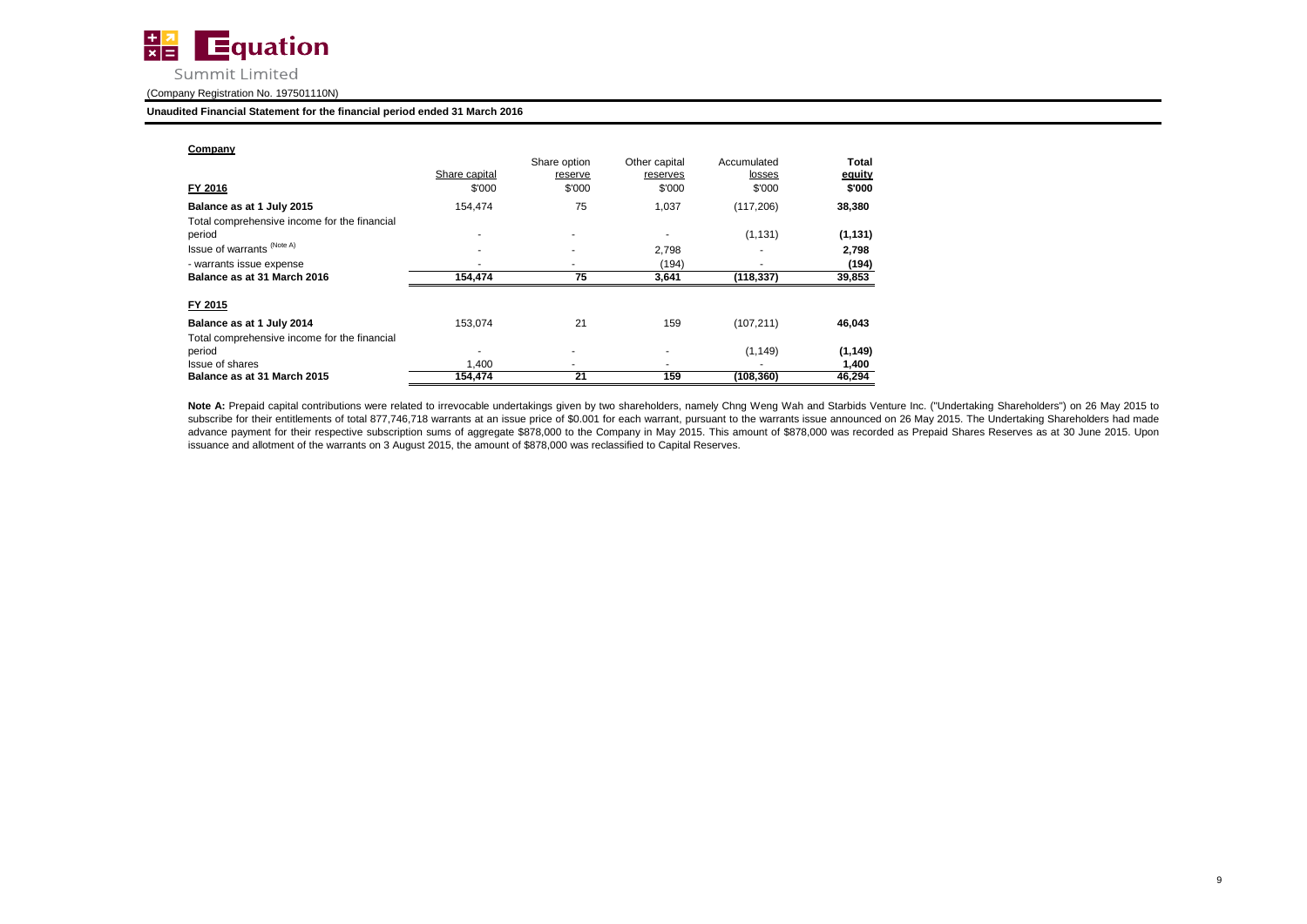

**Unaudited Financial Statement for the financial period ended 31 March 2016**

1(d)(ii) Details of any changes in the company's share capital arising from rights issue, bonus issue, share buy-backs, exercise of share options or warrants, conversion of other issues of equity securities, issue of shares for cash or as consideration for acquisition or for any other purpose since the end of the previous period reported on. State also the number of shares that may be issued on conversion of all the outstanding convertibles, as well as the number of shares held as treasury shares, if any, against the total number of issued shares excluding treasury shares of **the issue, as at the end of the current financial period reported on and as at the end of the corresponding period of the immediately preceding financial year.**

#### **A) Changes in share capital during the financial period**

There were no changes in the share capital of the Company since 31 December 2015 up to 31 March 2016. As at 31 December 2015 and 31 March 2016, the share capital of the Company comprised 5,113,729,645 ordinary shares.

**B) Share options** - Equation Executives' Share Option Scheme ("**ESOS**")

| 31 March 2016 | 31 March 2015 |
|---------------|---------------|
| 10.500.000    | 550.000       |

Outstanding share options

### **C) Treasury shares**

No treasury shares were held by the Company as at 31 March 2016 and 31 March 2015.

#### **D) Convertible loans**

The convertible loans are convertible at the lenders option into 444,602,525 (31 March 2015: 444,602,525) ordinary shares of the Company (refer 1(b)(ii)).

#### **E) Warrants**

As at 31 March 2016, the number of shares that may be issued on conversion of the outstanding warrants expiring on 2 August 2017 is 3,676,177,056 (31 March 2015: Nil).

#### **1(d)(iii) To show the total number of issued shares excluding treasury shares as at the end of the current financial period and as at the end of the immediately preceding year.**

|                                                                  | 31 March 2016 | 30 June 2015  |
|------------------------------------------------------------------|---------------|---------------|
| Total number of ordinary issued shares excluding treasury shares | 113.729.645   | 5.113.729.645 |

**1(d)(iv) A statement showing all sales, transfers, disposal, cancellation and/or use of treasury shares as at the end of the current financial period reported on.**

The Company does not have any treasury shares.

**2. Whether the figures have been audited or reviewed, and in accordance with which auditing standard or practice.**

The figures have not been audited or reviewed by our auditors.

**3. Where the figures have been audited or reviewed, the auditors' report (including any qualifications or emphasis of a matter).**

The figures have not been audited or reviewed by our auditors.

**4. Whether the same accounting policies and methods of computation as in the issuer's most recently audited annual financial statements have been applied.**

Except as disclosed under paragraph 5 below, the Group has applied the same accounting policies and methods of computation for the current financial period compared with the audited financial statements for the financial year ended 30 June 2015.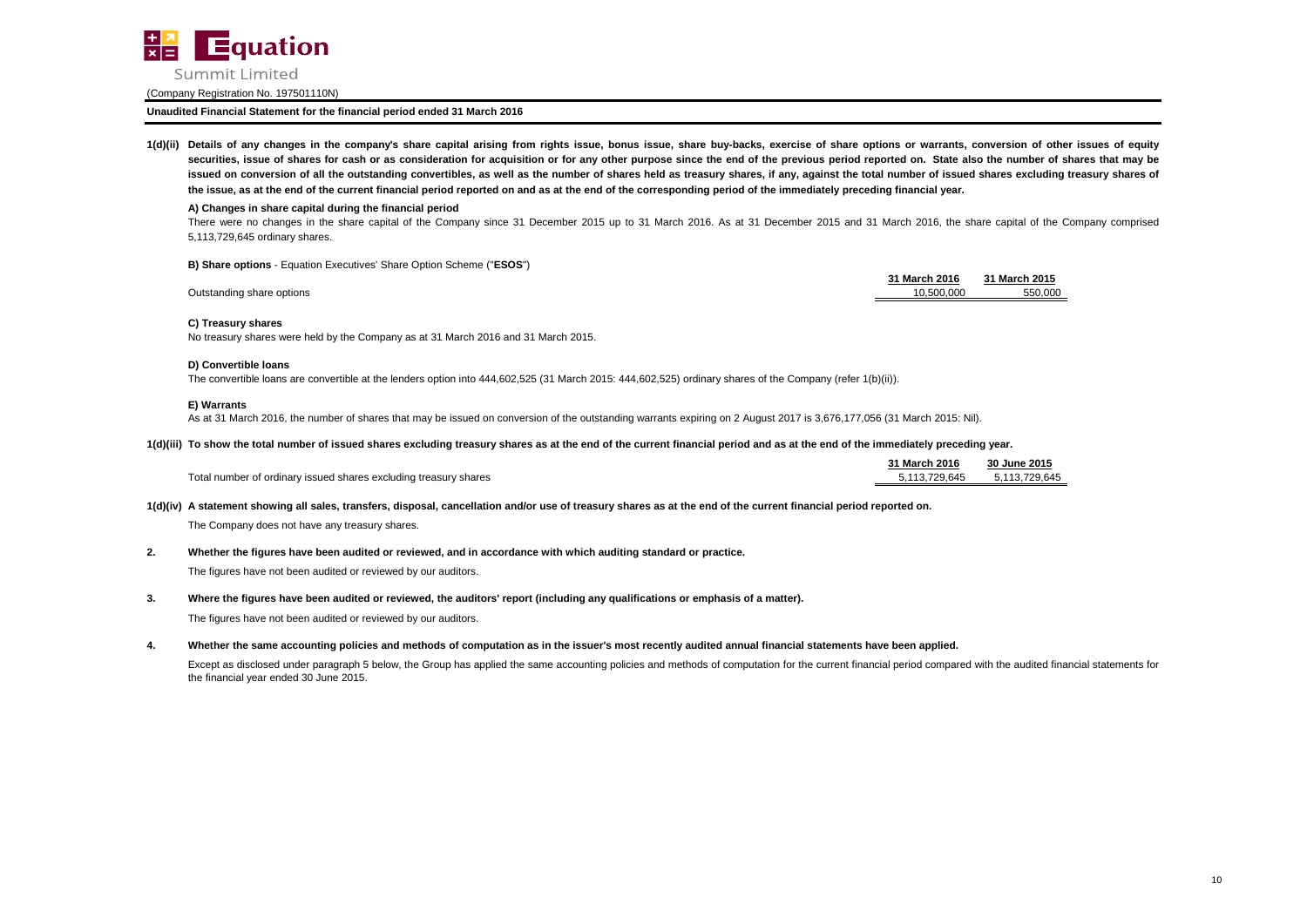

**Unaudited Financial Statement for the financial period ended 31 March 2016**

**5.** If there are any changes in the accounting policies and methods of computation, including any required by an accounting standard, what has changed, as well as the reasons for, and the effect of, **the change.**

The Group has adopted the new/revised FRSs and Interpretations of FRSs ("INT FRSs") that are effective for accounting period beginning on or before 1 July 2015. The adoption of these new/revised FRSs and INT FRSs did not result in any material change to the Group's accounting policies or any significant impact on the financial statements.

**6.** Earnings per ordinary share of the group for the current financial period reported on and the corresponding period of the immediately preceding financial year, after deducting any provision for **preference dividends.**

|                                                                           |               | Group         |                |                |  |
|---------------------------------------------------------------------------|---------------|---------------|----------------|----------------|--|
|                                                                           | 3rd Qtr ended | 3rd Qtr ended | 9 months ended | 9 months ended |  |
|                                                                           | 31 Mar 2016   | 31 Mar 2015   | 31 Mar 2016    | 31 Mar 2015    |  |
| Basic and diluted earnings per share (cents per share)                    |               |               |                |                |  |
| From continuing operations attributable to equity owners of the Company   | (0.01)        | (0.03)        | (0.06)         | (0.09)         |  |
| From discontinued operations attributable to equity owners of the Company | N.A.          | (0.01)        | N.A.           | (0.01)         |  |
| - Weighted average number of ordinary shares in issue                     | 5.113.729.645 | 5.113.729.645 | 5.113.729.645  | 5,113,729,645  |  |
|                                                                           |               |               |                |                |  |
| N.A. - not applicable                                                     |               |               |                |                |  |

As the exercise / conversion of the share options, convertible loans and warrants are anti-dilutive, the diluted earnings per share is the same as the basic earnings per share.

**7. (a) current financial period reported on; and (b) immediately preceding financial year. Net asset value (for the issuer and group) per ordinary share based on the total number of issued shares excluding treasury shares of the issuer at the end of the:-**

|                                                                             | Group       |              | Companv     |              |
|-----------------------------------------------------------------------------|-------------|--------------|-------------|--------------|
|                                                                             | As at       | As at        | As at       | As at        |
|                                                                             | 31 Mar 2016 | 30 June 2015 | 31 Mar 2016 | 30 June 2015 |
| Net asset value per ordinary share attributable to owners of the            |             |              |             |              |
| Company and non-controlling interests based on issued share capital (cents) | 0.51        | 0.52         | 0.78        | 0.75         |

The net asset value per ordinary share attributable to owners of the Company and non-controlling interests is computed based on 5,113,729,645 (30 June 2015: 5,113,729,645) ordinary shares.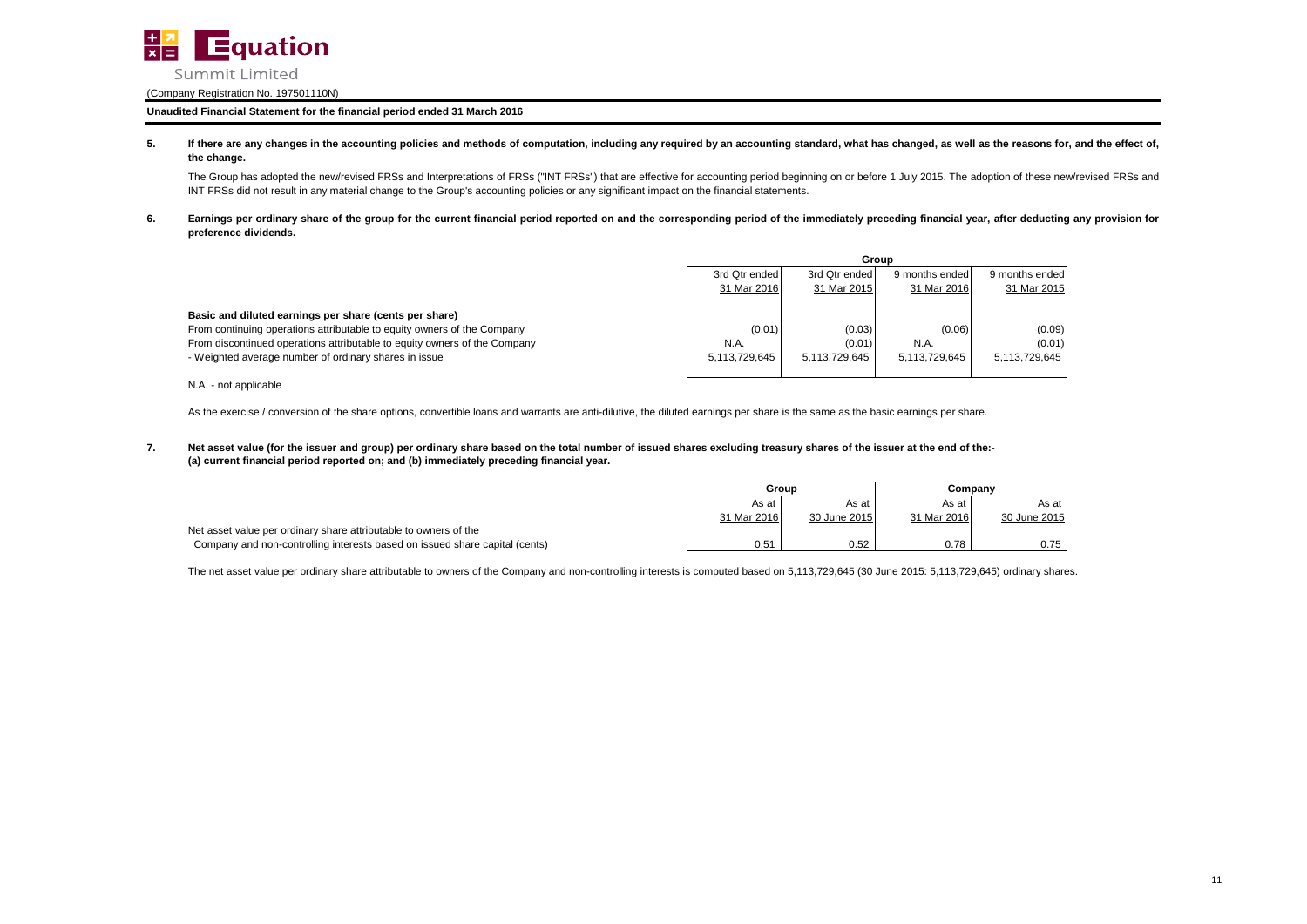

### **Unaudited Financial Statement for the financial period ended 31 March 2016**

**8. A review of the performance of the group, to the extent necessary for a reasonable understanding of the group's business. It must include a discussion of the following:-**

**(a) any significant factors that affected the turnover, costs, and earnings of the group for the current financial period reported on, including (where applicable) seasonal or cyclical factors; and**

**(b) any material factors that affected the cash flow, working capital, assets or liabilities of the group during the current financial period reported on.**

**(A) Income Statement (Third Quarter Ended 31 March 2016 ("Q3 FY2016") versus Third Quarter Ended 31 March 2015 ("Q3 FY2015") and 9 Months Ended 31 March 2016 ("9M FY2016") versus 9 Months Ended 31 March 2015 ("9M FY2015") )**

#### **Continuing operations**

#### **i) Revenue**

The Group's revenue decreased by \$207,000 (59.8%) from \$346,000 in Q3 FY2015 to \$139,000 in Q3 FY2016 ("QoQ"). This was mainly due to lower customers' order in E-waste/Recycling and Energy management services segments.

On a year-to-date ("YoY") comparison, the Group's revenue decreased by \$374,000 (41.7%) from \$896,000 in 9M FY2015 to \$522,000 in 9M FY2016. This was mainly due to decrease in sales in the Ewaste/Recycling segment (\$134,000) and Energy management services segment (\$227,000). The decrease in sales in E-waste/Recycling segment was mainly due to lower rate of collection of recycled materials. The decrease in sales in Energy management services segment was mainly due to lower revenue generated from consultancy services. The breakdown of revenue is represented in Table A below:

| <b>Table A</b>             | 3rd Qtr ended | $%$ to        | 3rd Qtr ended | $%$ to        | 9 months ended | % to          | 9 months ended | $%$ to        |
|----------------------------|---------------|---------------|---------------|---------------|----------------|---------------|----------------|---------------|
|                            | 31 Mar 2016   | total revenue | 31 Mar 2015   | total revenue | 31 Mar 2016    | total revenue | 31 Mar 2015    | total revenue |
|                            | \$'000        |               | \$'000        |               | \$'000         |               | \$'000         |               |
| E-waste/Recycling          | 91            | 65.5%         | 132           | 38.2%         | 280            | 53.6%         | 414            | 46.2%         |
| Energy management services | 48            | 34.5%         | 203           | 58.7%         | 242            | 46.4%         | 469            | 52.3%         |
| Technology                 | . .           | N.M.          |               | 3.1%          |                | N.M.          | 13             | 1.5%          |
|                            | 139           | 100.0%        | 346           | 100.0%        | 522            | 100.0%        | 896            | 100.0%        |

N.M. - not meaningful

### **ii) Cost of sales and gross profits**

Cost of sales ("COGS") decreased by \$100,000 from \$173,000 in Q3 FY2015 to \$73,000 in Q3 FY2016. The decrease was mainly due to lower sales which resulted in lower COGS recorded in the Ewaste/Recycling and Energy management services segments.

COGS for 9M FY2016 (\$328,000) decreased by \$196,000 as compared to 9M FY2015 (\$524,000). This was mainly due to lower COGS recorded in E-waste/Recycling segment (\$9,000) and Energy management services segment (\$179,000). Lower COGS in E-waste/Recycling and Energy management services segments were mainly due to lower revenue in this financial period as mentioned above.

Due to the reasons explained above, the Group recorded a lower gross profit of \$66,000 in Q3 FY2016 and \$194,000 in 9M FY2016.

The Group reported a slight decrease in gross profit margin ("GP%") from 50.0% in Q3 FY2015 to 47.5% in Q3 FY2016.

On YoY basis, GP% decreased by 4.3 percentage point from 41.5% (9M FY2015) to 37.2% (9M FY2016). The slight decrease in the GP% (YoY) was mainly contributed by the E-waste/Recycling segment due to higher unit costs and lower GP during the financial period.

#### **iii) Other income**

Other income increased by \$482,000 from \$589,000 in Q3 FY2015 to \$1,071,000 in Q3 FY2016. This was mainly attributable to (i) reversal of long outstanding payables and overstated accruals of \$638,000; (ii) increase in fees earned from the usage of facilities at the Company's current operating office of \$19,000; (iii) increase in government grants and rebates of \$27,000; (iv) increase in interest income \$16,000; and (v) increase in rental income of \$1,000; partially offset by (i) decrease in storage income of \$199,000 from third parties from the use of one of the Company's subsidiary's storage facilities; (ii) absence of a gain

on disposal of property, plant and equipment of \$11,000 which took place in Q3 FY2015; and (iii) decrease in income earned from transportation and container charges of \$9,000.

On YoY basis, other income increased by \$481,000 for 9M FY2016 as compared to 9M FY2015. This was mainly attributable to (i) reversal of long outstanding payables and overstated accruals of \$638,000; (ii) increase in fees earned from the usage of facilities at the Company's current operating office of \$57,000; (iii) increase in government grants and rebates of \$61,000; (iv) increase in interest income of \$9,000; and (v) increase in rental income of \$8,000. The various increases were partially offset by (i) decrease in storage income of \$192,000 from third parties from the use of one of the Company's subsidiary's storage facilities; and (ii) decrease in income earned from transportation and container charges of \$27,000. In addition, there were non-recurring items which took place in Q3 FY2015 and they were forfeiture of deposits received from early termination of sub-tenancy agreement from the leasing of previous office space of \$17,000; gain on disposal of a joint venture of \$25,000 and gain on disposal of property, plant and equipment of \$17,000.

#### **iv) Distribution expenses**

Distribution expenses increased by \$20,000 from \$64,000 in Q3 FY2015 to \$84,000 in Q3 FY2016. This was mainly due to lower staff costs of \$18,000 in Q3 FY2015 due to a reversal of overprovision of unutilised leave.

On YoY basis, distribution expenses decreased by \$20,000 for 9M FY2016 as compared to 9M FY2015. This was mainly attributable to (i) lower entertainment expense of \$5,000; (ii) lower freight and handling costs of \$23,000; and (iii) lower travelling expense of \$3,000; partially offset by increase in (i) marketing and business development expense of \$2,000; (ii) research and development expense of \$6,000 and (iii) telephone charges of \$3,000.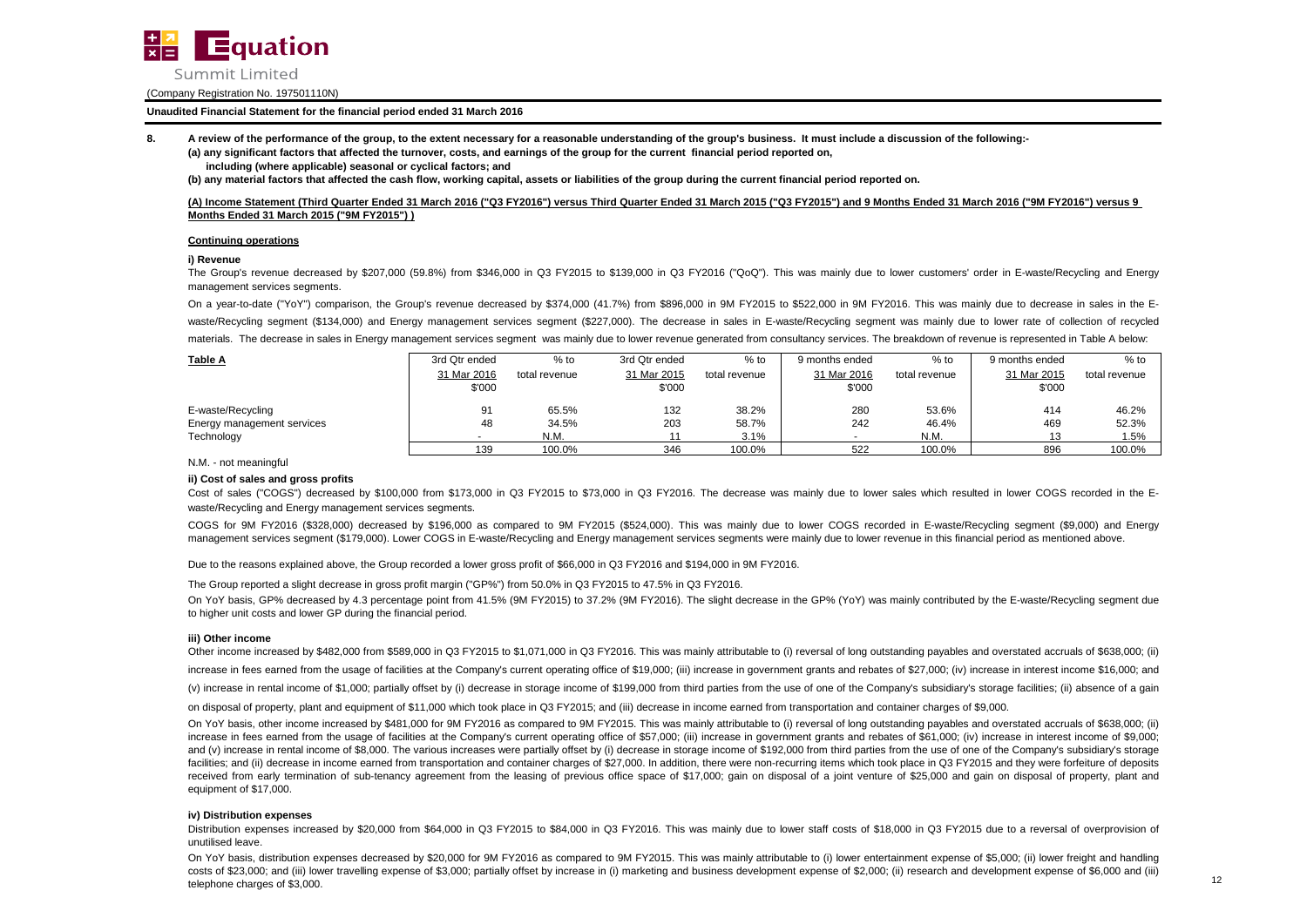

**Unaudited Financial Statement for the financial period ended 31 March 2016**

#### **v) Administrative expenses**

Administrative expenses decreased by \$562,000 from \$1,978,000 in Q3 FY2015 to \$1,416,000 in Q3 FY2016. This was mainly attributable to (i) lower directors' remuneration and staff costs of \$50,000 as a result of cost-cutting measures and a reduction in the head count; (ii) lower of audit fee of \$10,000; (iii) lower depreciation expense of \$16,000 due to certain assets being fully depreciated; (iii) lower legal and professional fees of \$49,000 as a result of the discharge of legal cases in favour of the Company; (iv) lower fees paid in relation to the upkeep of premises of \$16,000; (v) foreign currency gain of \$415,000; and (iv) other miscellaneous administrative expenses of \$18,000; partially offset by increase in entertainment expense of \$6,000 and travelling expense of \$6,000.

On YoY basis, administrative expenses decreased by \$1,103,000 for 9M FY2016 as compared to 9M FY2015. This was mainly attributable to (i) lower directors' remuneration and staff costs of \$103,000 as a result of cost-cutting measures and a reduction in the head count; (ii) lower audit fee of \$22,000; (iii) lower amortisation and depreciation expenses of \$71,000 due to certain assets being fully depreciated; (iv) lower dues and subscriptions of \$13,000; (v) lower entertainment expense of \$23,000; (vi) lower legal and professional fees of \$67,000 as a result of the discharge of legal cases in favour of the Company; (vii) lower transportation and travelling expenses of \$17,000; (viii) lower fees paid in relation to the upkeep of premises of \$23,000; (ix) foreign currency gain of \$748,000; and (x) other miscellaneous administrative expenses of \$16,000.

#### **vi) Other expenses**

Other expenses decreased by \$9,000 from \$29,000 in Q3 FY2015 to \$20,000 in Q3 FY2016. This was mainly attributable to the prepayment for rights on use of plant and machinery for the exploration and exploitation of land and the extraction of granite in Indonesia pursuant to the agreement entered with PT Kawasan Dinamika Harmonitama ("KDH") which was fully utilised in February 2016.

On YoY basis, other expenses decreased by \$27,000 for 9M FY2016 as compared to 9M FY2015. This was mainly attributable to decrease in waiver of debts of \$18,000 and lower utilisation of prepayments for right on use plant and machinery of \$9,000.

#### **vii) Finance costs**

Finance costs remained fairly the same in QoQ and YoY comparison.

Due to the reasons above, the Group recorded a net loss from continuing operations of \$573,000 in Q3 FY2016 and \$3,027,000 in 9M FY2016.

#### **(B) Statements of Financial Position**

Total assets of the Group decreased by \$1,912,000 from \$43,818,000 as at 30 June 2015 to \$41,906,000 as at 31 March 2016 mainly due to the following:

i) Property, plant and equipment decreased by \$55,000, and was mainly due to depreciation charge for the period.

ii) Intangible assets pertaining to the core technology and development costs of Disa Anti-Theft system decreased by an amortisation charge of \$1,053,000 from \$14,747,000 as at 30 June 2015 to \$13,694,000 as at 31 March 2016.

iii) Other non-current assets were mainly made up of (i) prepayment for the rights, interest in and ownership of granite in Indonesia paid to KDH; (ii) prepayment for the rights on use of plant and machinery as mentioned above; and (iii) long-term loan to a third party. Other non-current assets decreased by \$77,000 from \$11,346,000 as at 30 June 2015 to \$11,269,000 as at 31 March 2016 and this was mainly due to utilisation of prepayment for rights on use of plant and machinery for the financial period.

iv) Inventories decreased by \$5,000, mainly due to slow down in sales during the financial period.

v) Total trade and other receivables increased by \$276,000 from \$6,787,000 as at 30 June 2015 to \$7,063,000 as at 31 March 2016. This was mainly due to slow collection from customers during the financial period.

vi) Decrease in cash and balances of \$937,000 (Refer to explanation in "8(C) Cash flow" below).

Total liabilities of the Group decreased by \$1,425,000 from \$17,283,000 as at 30 June 2015 to \$15,858,000 as at 31 March 2016, and were mainly due to the following:

i) Trade and other payables decreased by \$327,000 from \$3,536,000 as at 30 June 2015 to \$3,209,000 as at 31 March 2016. This was mainly due to reversal of long outstanding payables of \$144,000 and repayment of creditors during the financial period.

ii) Total accruals decreased by \$306,000 from \$3,036,000 as at 30 June 2015 to \$2,7304,000 as at 31 March 2016. This was mainly due to decrease in accrued operating expenses of \$163,000 and reversal of

overstated accruals of \$494,000; partially offset against increase in accrued interests of \$276,000 on convertible and unsecured loans as well as accrued staff costs of \$75,000 for the financial period.

iii) Total financial liabilities decreased by \$613,000 from \$8,172,000 as at 30 June 2015 to \$7,559,000 as at 31 March 2016 and this was mainly due to loans repayment of \$702,000 and repayment of finance lease of \$50,000 during the financial period; partially offset against increase in interest payables of \$139,000 on convertible loans from the Sculptor Investors for the financial period.

iv) Deferred tax liabilities decreased by \$179,000 during the period and this was mainly due to reversal of amortisation charge for the financial period.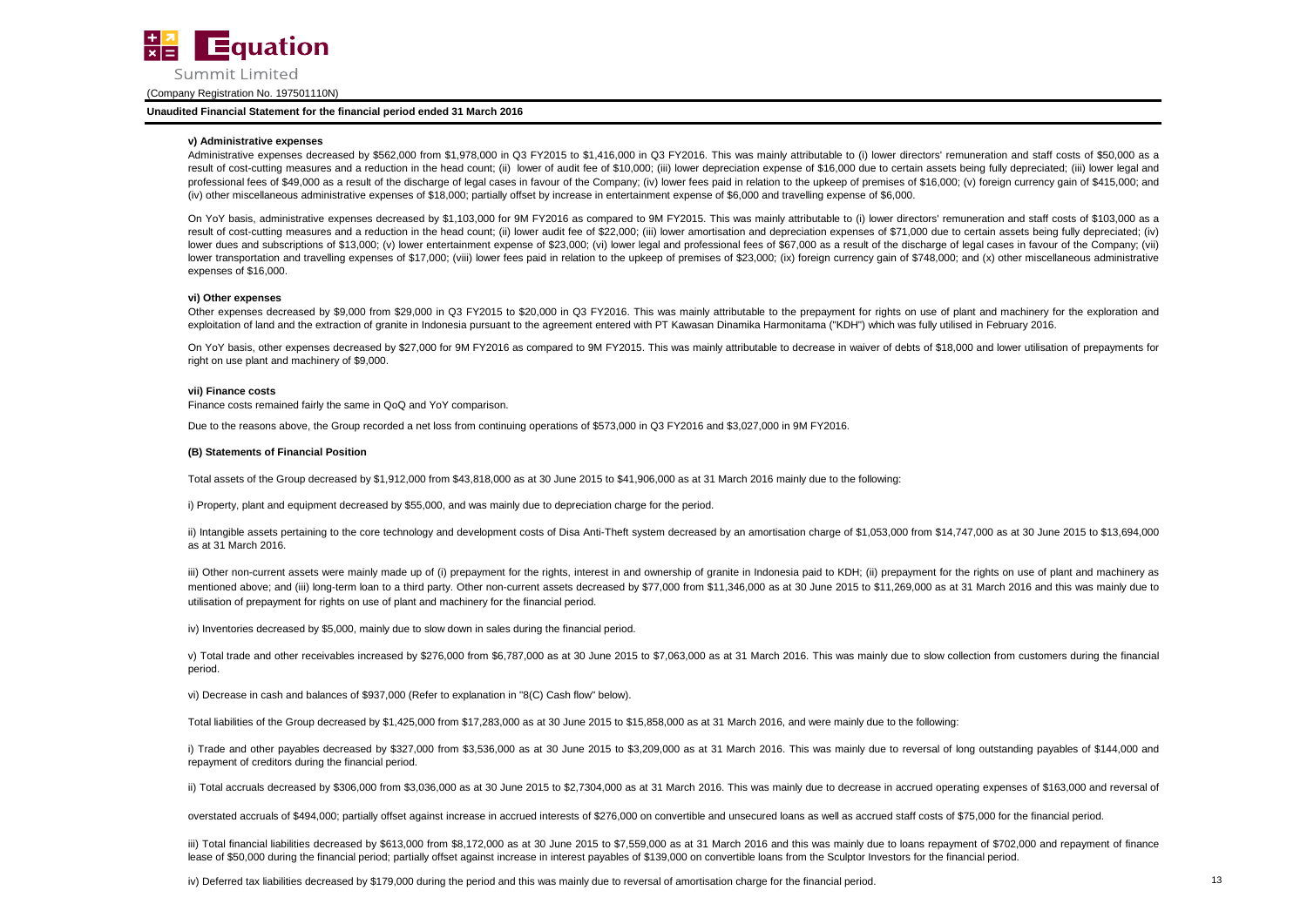

#### **Unaudited Financial Statement for the financial period ended 31 March 2016**

## **(C) Cash Flows**

#### **i) 3Q FY2016 vs 3Q FY2015**

The Group recorded a net decrease in cash and cash equivalents of \$1,249,000 in 3Q FY2016 compared to an increase of \$527,000 in 3Q FY2015 which arose mainly due to the absence of net proceeds from issurance of ordinary shares of \$1,400,000 in 3Q FY2015.

Net cash outflow for operating activities for 3Q FY2016 was \$1,085,000. This comprised operating loss before working capital changes of \$654,000, adjusted for net working capital outflow of \$431,000. The net working capital outflow was the result of increase in (i) inventories of \$8,000; (ii) trade and other receivables of \$241,000; (iii) trade and other payables of \$102,000; and (iv) exchange differences arising from consolidation of \$99,000; offset by decrease in other current assets of \$19,000.

Net cash inflow from investing activities for 3Q FY2016 amounted to \$21,000 due to interest received of \$25,000 and partially offset by purchases of property, plant and equipment of \$4,000.

Net cash outflow from financing activities for 3Q FY2016 amounted to \$185,000 mainly due to (i) interest paid of \$8,000; (ii) repayment of finance lease of \$17,000; (iii) repayment of loan to a third party of \$114,000; and (iv) repayment of bank borrowings of \$46,000.

#### **ii) 9M FY2016 vs 9M FY2015**

Cash and bank balances (net of overdraft and deposits placed with a bank as security) (refer to 1(C)(ii)) decreased by approximately \$937,000 from \$6,797,000 as at 30 June 2015 to \$5,860,000 as at 31 March 2016, mainly due to funds generated/utilised as follows:

Net cash outflow for operating activities for 9M FY2016 was \$2,886,000. This comprised operating loss before working capital changes of \$2,004,000, adjusted for net working capital outflow of \$882,000. The net working capital outflow was the result of decrease in (i) inventories of \$5,000; (ii) other current assets of \$45,000; offset by increase in (i) trade and other receivables of \$532,000; (ii) trade and other payables of \$322,000; and (iii) exchange differences arising from consolidation of \$78,000.

Net cash inflow from investing activities for 9M FY2016 amounted to \$87,000 due to interest received of \$94,000 and partially offset by purchases of property, plant and equipment of \$7,000.

Net cash inflow from financing activities for 9M FY2016 amounted to \$1,826,000 mainly due to net proceeds from issuance of warrants of \$2,604,000 and partially offset by (i) interest paid of \$26,000; (ii) repayment of finance lease of \$50,000; (iii) repayment of loan to a third party of \$566,000; and (iv) repayment of bank borrowings of \$136,000.

#### **(D) Use of Proceeds**

On 13 March 2015, the Company issued an aggregate of 200,000,000 new shares at \$\$0,007 per share in the issued and paid-up capital of the Company pursuant to a subscription agreement entered between

the Company and the subscriber ("Private Placement"). Net proceeds of \$1.4 million was raised. The Company had utilised approximately \$1.0 million for working capital purposes as at 31 March 2016.

On 3 August 2015, the Company announced a renounceable non-underwritten rights issue of 3,676,177,056 warrants I'Warrants Issue") have been alloted and issued. Net proceeds of \$3.5 million was raised. No proceeds were utilised as at 31 March 2016.

#### **Rights Issue Private Placement Warrants Issue**

|                                         | \$'000 | \$'000 |
|-----------------------------------------|--------|--------|
| Net proceeds raised                     | 1.400  | 3.493  |
| Less: Utilisations                      |        |        |
| - Working capital expenditures (Note A) | (976)  |        |
| - Repayment of loans                    |        |        |
| Balance as at 31 March 2016             | 424    | 3.493  |

Note A: Working capital expenditures consisted of staff salaries and related expenses, directors' fee as well as trade and non-trade payments.

To date, the utilisation of proceeds arising from the Private Placement is consistent with the intended use as described in the use of proceeds announcements dated 16 December 2015.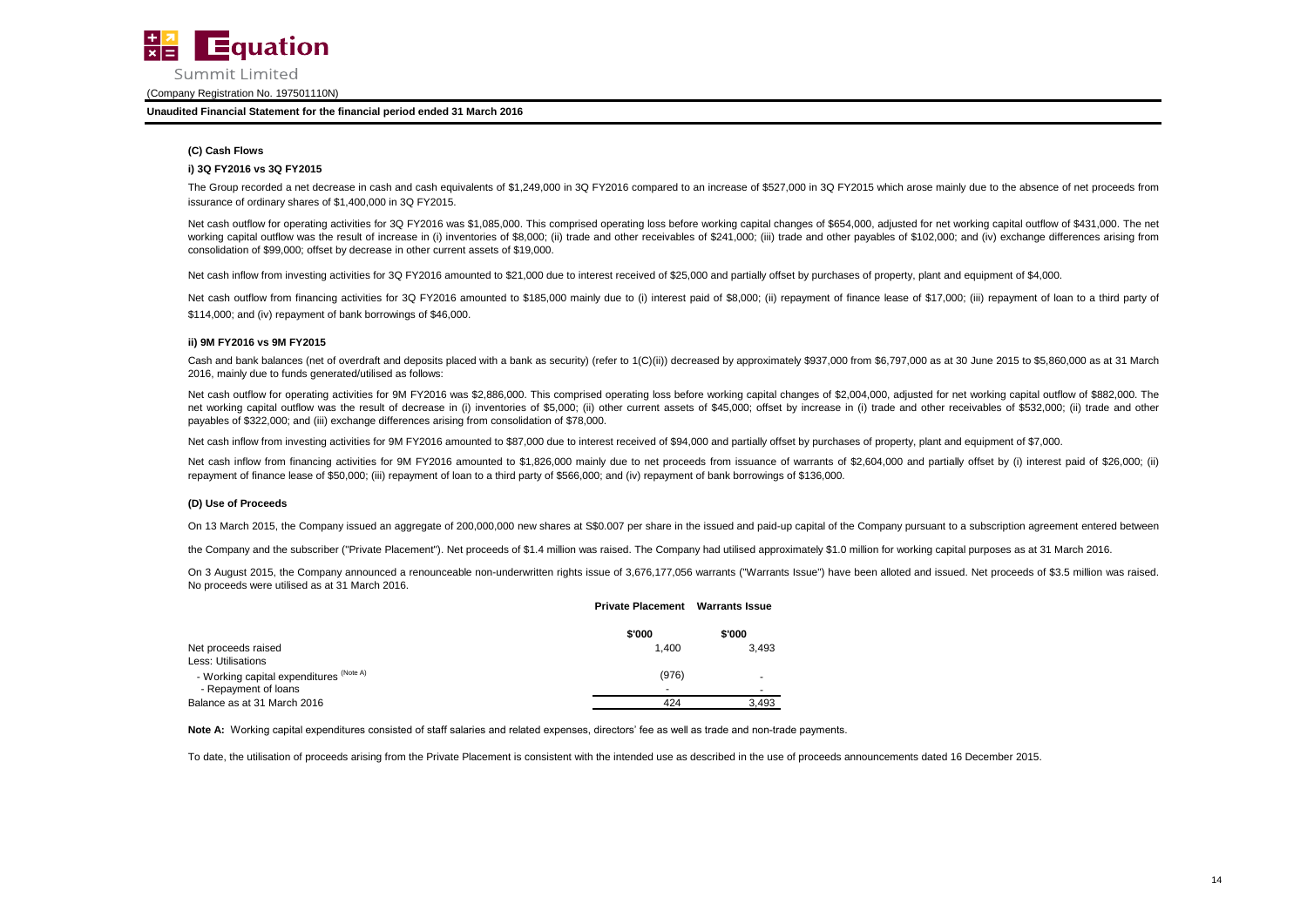

**Unaudited Financial Statement for the financial period ended 31 March 2016**

#### **9. Where a forecast, or a prospect statement, has been previously disclosed to shareholders, any variance between it and the actual results.**

No forecast or prospect statement was disclosed to shareholders previously.

**10.** A commentary at the date of the announcement of the significant trends and competitive conditions of the industry in which the group operates and any known factors or events that may affect **the group in the next reporting period and the next 12 months.**

Our wholly owned subsidiary, Disa Digital Safety Pte Ltd's anti-theft technology is making positive progress in the U.S.A.. We shall be updating the shareholders of the major development in the coming months.

**11. Dividend**

#### **(a) Current financial period reported on.**

Any dividend declared for the current financial period reported on? None.

#### **(b) Corresponding period of the immediately preceding financial year.**

Any dividend declared for the corresponding period of the immediately preceding financial year? None.

**(c) Date payable** Not applicable.

**(d) Books closure date** Not applicable.

- **12. If no dividend has been declared/recommended, a statement to that effect.** No dividend has been recommended for the financial period ended 31 March 2016.
- **13.** If the group has obtained a general mandate from shareholder for interested person transactions ("IPT"), the aggregate value of such transactions are required under Rule 920 (1)(a)(ii). If no IPT **mandate has been obtained a statement to that effect.**

The Company has no general IPT mandate and no IPT transactions for the period under review.

#### **14. Confirmation that the issuer has procured undertakings from all its directors and executive officers under Rule 720(1)**

The Company has procured undertakings from all its directors and executive officers in the format set out in Appendix 7H of the Catalist Rules.

**BY ORDER OF THE BOARD**

**CHNG WENG WAH Executive Director/Chief Executive Officer**

12 May 2016